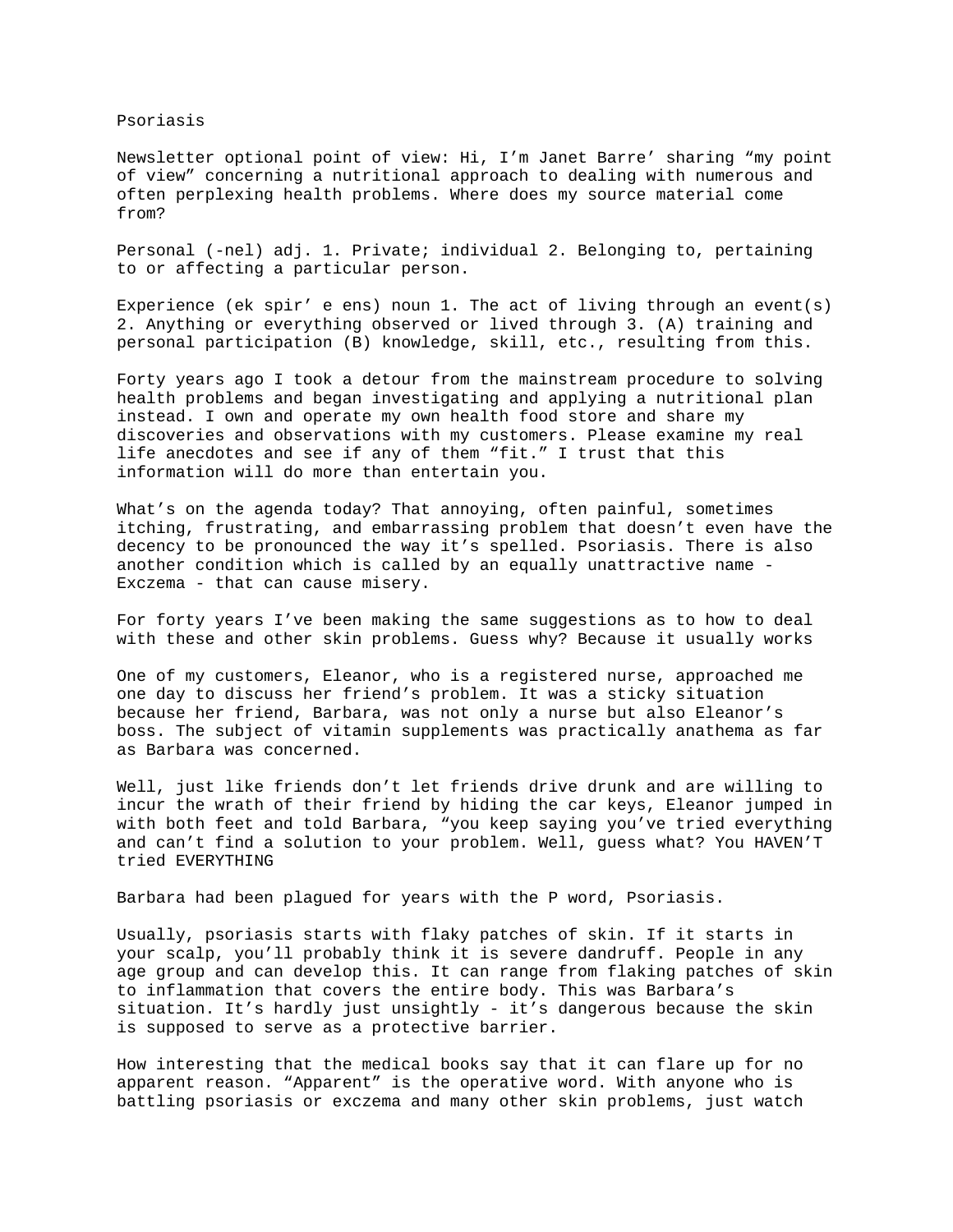them blossom after they have their starches and sugars (in any form)... (we know how sugar destroys those important B vitamins that help to nourish the skin).

Eleanor said that she tried not to act too excited when Barbara agreed to come with her to the health food store and "listen".

Barbara started her conversation with, "I don't believe that anyone can help me. I've been to every major hospital and clinic for years, here and across the country. I've taken every treatment and used every cream. I've used cortisone, prednisone, salicylic acid, and cancer drugs. I've had ultraviolet treatments but finally stopped because it can increase the chance of skin cancer. The cancer drugs can have adverse affects on my bone marrow, kidneys and liver , so , of course, I stopped that. I'll live with the psoriasis, instead of dying from the treatments. Trust me, you can't help me "

I said, "You're right. I can't. But maybe I can help you to help your BODY help you. You wouldn't do to your CAR what you've been doing to yourself. I'm sure you know what kind of fuel your car calls for, but what kind of fuel do you give your body? I KNOW that you are a starch and sweet eater.

Your "food" of choice is probably chocolate." She said, "I'll die before I give up my chocolate."

I said, "That's an interesting declaration."

To make a long story short, (this account is already too long ) She agreed to invest in a totally different approach for 30 days.

She said, "If you can help me, I'll give you anything you ask for."

I answered, "I can't help you. I can only make suggestions. You have to do the work.

However, if you get results, you can bring me a balloon."

After about two months of stopping and starting, whining and complaining, not cooperating and cooperating with her diet and supplements, she came into the store and presented me with a pretty mug that had a huge balloon attached to it. You would have to have seen her originally to appreciate the moment. From the soles of her feet to just below her chin she had had this horrific inflammation. Now with tears in her eyes, she handed me my balloon and said, "last night for the first time in years, I went to a dance with my husband and wore a short-sleeved gown." She put tears in MY EYES

Oh, P.S. She didn't fire Eleanor. A friend in need is a friend indeed

Hmmmmmmm.

Oh, and P.P.S. Update on Rose Feld and her "macular REGENERATION". She's now sewing hems again and says, "I WILL be back on my sewing maching."